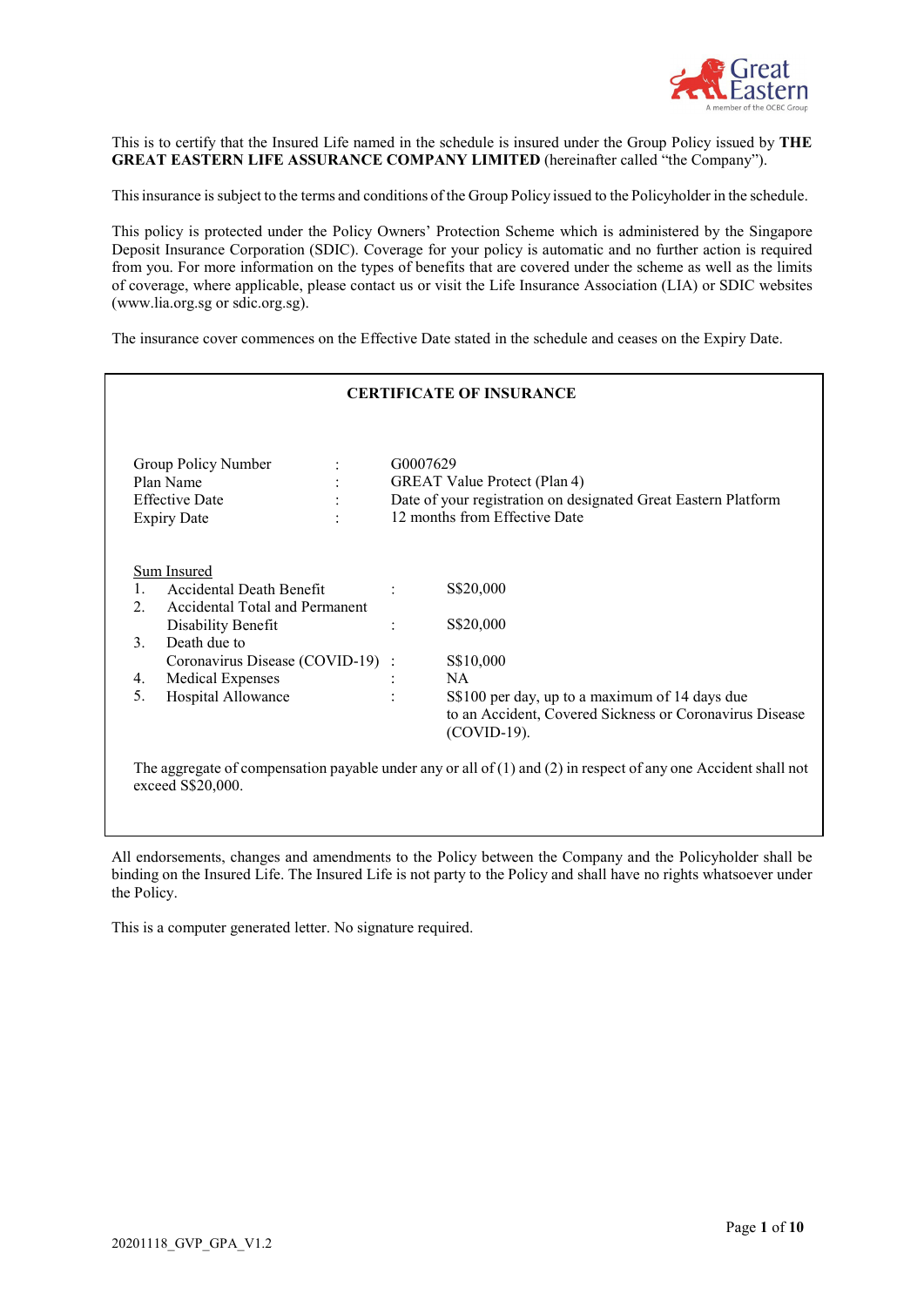

## **GREAT Value Protect: Terms & Conditions**

## **1. General Definitions**

In this Policy where the context so admits, the masculine gender shall be deemed to include the feminine, and likewise, the singular word shall be deemed to include the plural and vice versa, and the following words and expressions shall be deemed to have the following meanings:

- 1.1. "**Accident**" or "**Accidental**" means an event (except Covered Sickness) which results in a loss to the Insured Life caused solely and directly by accidental, violent, external and visible means and independently of all other causes.
- 1.2. "**Accidental Death**" means deaths resulting solely from an Accident.
- 1.3. "**Accidental Injury**" means any bodily injury caused solely and directly by Accident, and independently of any other cause, and such injury shall result in the death or disability of the Insured Life within 30 days from the date of Accident.
- 1.4. "**Certificate of Insurance**" means a certificate of insurance issued by the Company to an Insured Life which provides confirmation of insurance cover for the Insured Life under the Policy.
- 1.5. **"Claim Event(s)"** refers to any claim event(s) stated in the Certificate of Insurance occurring to the Insured Life which must be a result of an Injury due to an Accident or Hospitalisation due to Accident, Covered Sickness or Coronavirus Disease (COVID-19), within 30 days from the date of such Accident.
- 1.6. "**Country of Issue**" refers to the country in which this Policy is issued.
- 1.7. **"Covered Sickness"** refersto unequivocal, final and confirmed diagnosis by a Registered Medical Practitioner in accordance with prevailing clinical guidelines published by Ministry of Health, where available, supported by acceptable clinical, radiological, histological and laboratory evidence:
	- i) Food Poisoning
	- ii) Dengue / Yellow Fever / Zika
- 1.8. **"Death due to Coronavirus Disease (COVID-19)"** means deaths resulting solely from Coronavirus Disease (COVID-19) infection. The death must happened inSingapore.
- 1.9. "**Effective Date**" means the date from which the insurance coverage of the Insured Life has become effective as specified under the Certificate of Insurance.
- 1.10. "**Eligible Member**" shall mean any registered participant of the promotion by the Company and Mindchamps Preschool Limited to offer complimentary one-year insurance coverage under GREAT Value Protect (Plan 4) which has been agreed in writing between the Policyholder and the Company to an eligible individual:
	- i) Mindchamps members;
	- ii) Family members of Mindchamp members:
		- a. Spouse
		- b. Child(ren) biological, adopted  $\&$  step child(ren)

who is a Singaporean or Singapore Permanent Resident or with a valid employment pass (EP holders or S Pass holders) / dependent's pass; and is residing in Singapore.

(iii) who is not insured under another GREAT Value Protect (Plan 4 and/or Plan 5) policy issued by the Company.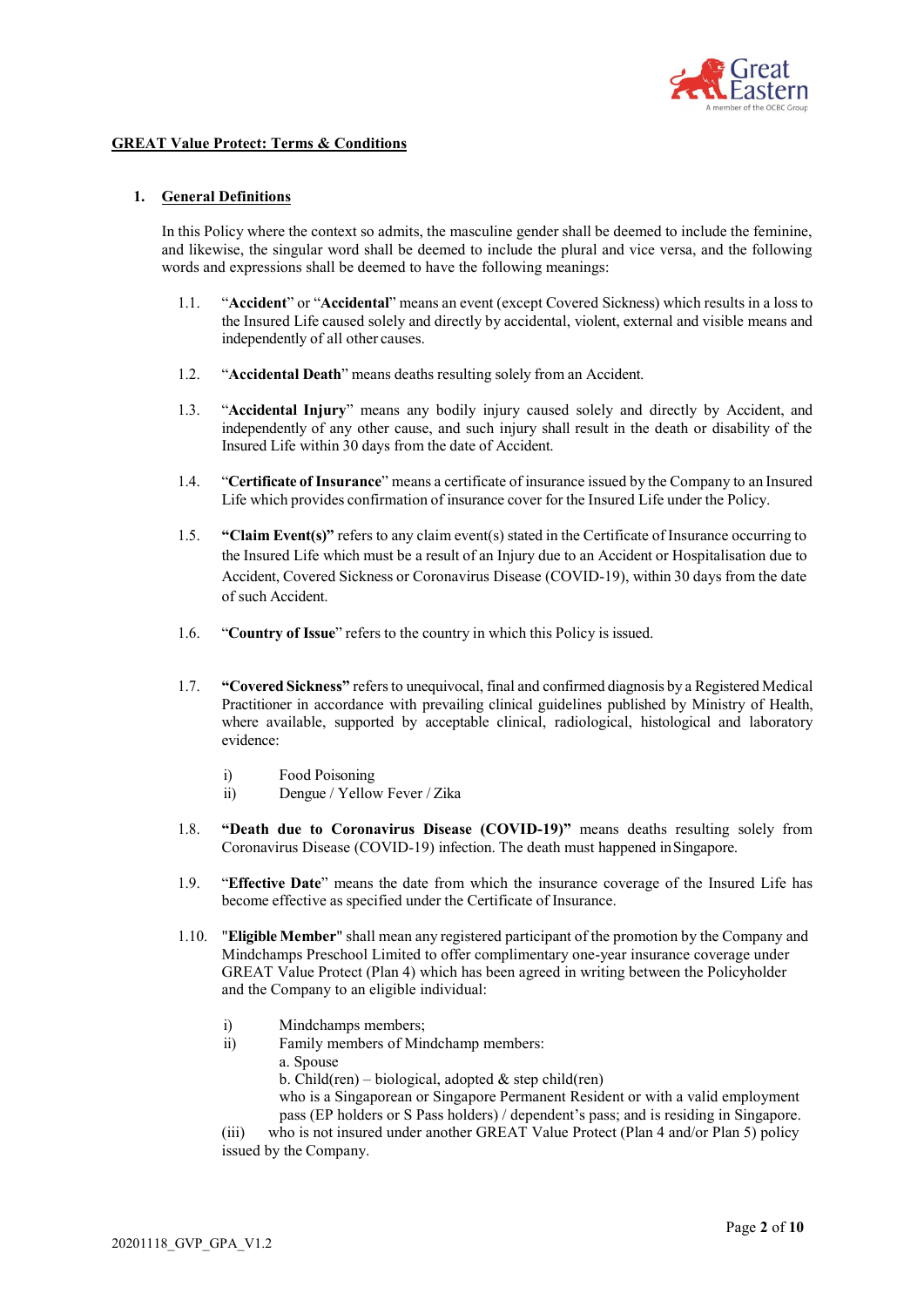

# **Age Eligibility:**

- i) Mindchamps members / Spouse: between age 18 and 65 years old (next birthday) at Effective Date
- ii) Child(ren): between age 2 and 17 years old (next birthday) at Effective Date
- 1.11. **"Hospital"** means an establishment constituted and registered in Singapore as a hospital for the care and treatment of sick and injured persons as bed-paying patients and which:
	- i) has facilities for diagnosis and major surgery, provides 24 hours a day nursing services by registered nurses and is under the constant supervision of a Registered Medical Practitioner;
	- ii) is a Government/ restructured/ private specialist medical centre.

However, the term "Hospital" does not refer to a clinic, an alcoholic or drug rehabilitation centre, a nursing, rest or convalescent home, a spa or a hydroclinic, a community hospital or similar establishment.

1.12. **"Hospital Allowance"** means a daily allowance that shall be payable up to a maximum of 14 days for Hospitalisation occurring within 36 hours of an Accident, Covered Sickness or Coronavirus Disease (COVID-19) and requiring Hospital confinement in Singapore for at least 12 hours.

The benefit is not applicable to anyone requiring quarantine at home, Government Quarantine Facilities or other suitable facilities to those:

- a) who are served a quarantine order under the Infectious Diseases Act;
- b) who are being placed under leave of absence;
- c) who are self-quarantine; or
- d) who are being placed under stay-home notice.
- 1.13. **"Hospitalisation"** means confinement of the Insured Life in aHospital:
	- i) for 12 consecutive hours or longer;
	- ii) for which a room and board charge is made in connection with such confinement; or
	- iii) is required because of a surgical procedure.
- 1.14. "**Insured Life**" shall include Eligible Member in respect of whom insurance under this Policy has been effected.
- 1.15. "**Limb**" means a hand at or above the wrist or a foot at or above the ankle.
- 1.16. "**Loss**" means total, permanent and irrecoverable loss of use or loss by physical severance.
- 1.17. **"Medical Expenses"** refersto expenses actually incurred due to Accident or Covered Sickness:
	- i) medical and surgical treatment of the Insured Life by a Registered Medical Practitioner; and / or
	- ii) Hospitalisation.

which are Reasonable and Customary Charges for Medically Necessary treatments.

Medical Expenses exclude expenses incurred for the following:

- i) treatment provided by a family member ofthe Insured Life, including the prescription of drugs, and consequences of suchtreatment;
- ii) transport for any trip made for the purpose of obtaining medical treatment except for ambulance services;
- iii) any governmental tax payable on the Medical Expenses in any jurisdiction except the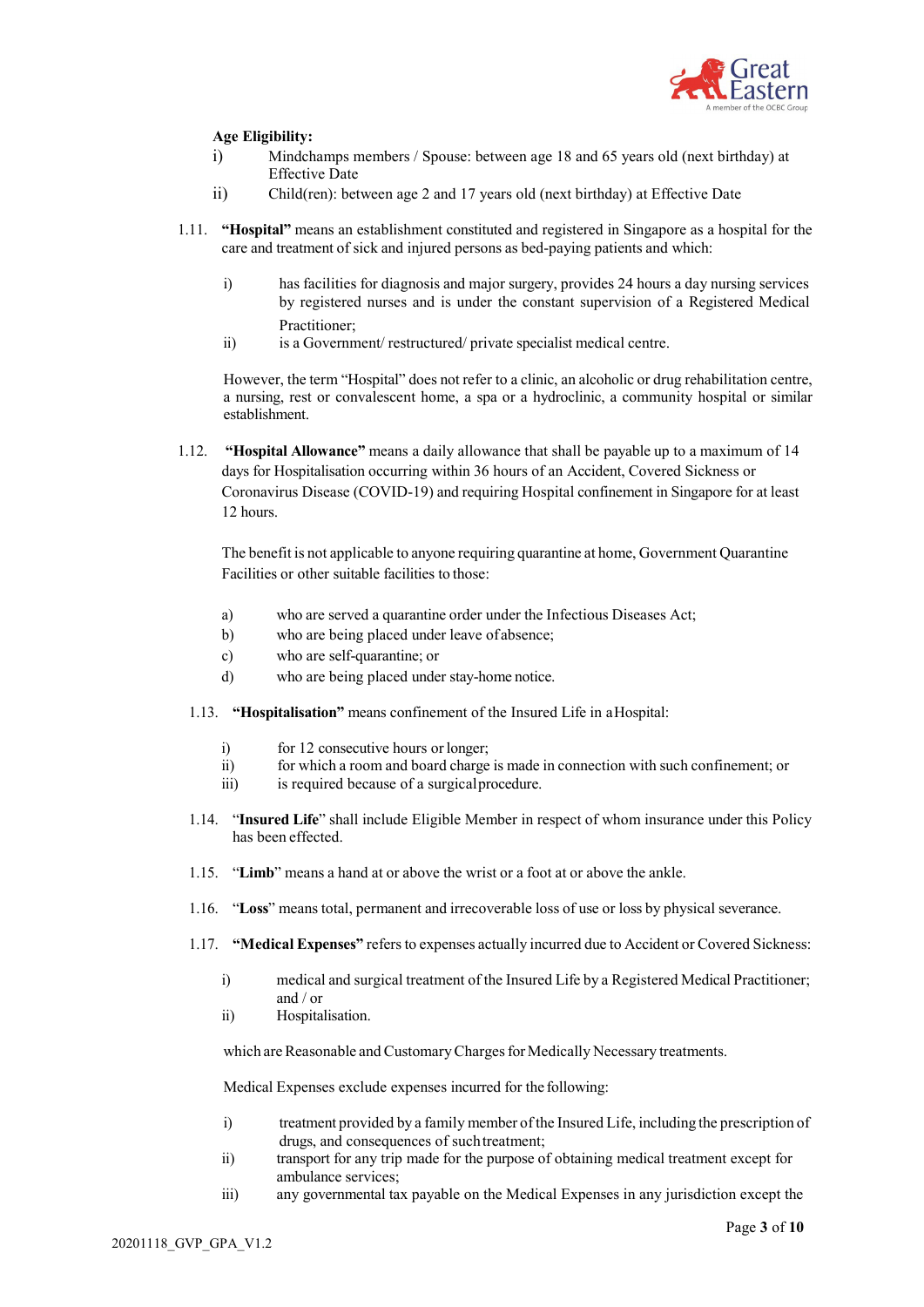

- Goods and Services Tax levied in Singapore;and
- iv) Treatment received outside of Singapore.

**Limitations:** When an Insured Life is entitled to benefits payable under the law or legislation, other group or individual insurance, the benefits payable under this Policy shall be limited to the balance of charges not covered by benefits payable under the law or legislation, and other insurances, whichever is less.

1.18. **"Medically Necessary"** means a treatment which is ordered by a Registered Medical

Practitioner which is:

- i) provided for the direct treatment of a medicalcondition;
- ii) appropriate and consistent with the symptoms and findings or diagnosis and treatment of that medical condition;
- iii) provided in accordance with generally accepted medical practice;
- iv) the most appropriate supply or level of service which can be provided on a cost effective basis; and
- v) not of an experimental nature, not of an investigative nature and not in the nature of research.
- 1.19. **"Coronavirus Disease (COVID-19)"** refers to unequivocal, final and confirmed diagnosis by a Registered Medical Practitioner in accordance with prevailing clinical guidelines published by Ministry of Health, where available, supported by acceptable clinical, radiological, histological and laboratory evidence.
- 1.20. "**Period of Insurance**" means a period of 12 consecutive months starting from the Effective Date.
- 1.21. "**Policy**" shall mean this agreement, any rider or endorsement therein, any amendmentsigned by the Company, the application of the Policyholder, and any individual proposal form, consent form or any other form signed by the Insured Life or the Policyholder constituting the entire contract.
- 1.22. **"Pre-Existing Condition"** means any condition, illness, disease, disability or defect for which:
	- i) the Insured Life has sought medical advice, been investigated, diagnosed, hospitalised, received medical treatment, undergone surgical operation, or been prescribed drugs at any time prior to the Effective Date;or
	- ii) signs and symptoms manifested prior to the Effective Date, which would have caused a prudent person to seekmedical advice or counselling, undergo investigation or diagnostic tests, receive medical treatment, undergo surgery, be hospitalised, or be prescribed drugs.
- 1.23. **"Reasonable and Customary Charges"** means chargesthat do not exceed the general level of charges made by providers of medical services of similar standing in the locality where the charges are incurred for similar or comparable treatment or services or supplies for similar illness or Injury.
- 1.24. **"Registered Medical Practitioner"** means a person qualified by degree in western medicine and legally licensed and authorised to practise medicine and surgery in Singapore, other than the Policyholder, the Insured Life or a family member of either.
- 1.25. "**Sum Insured**" in respect of any Insured Life shall mean the amount of insurance as stated in the Certificate of Insurance.
- 1.26. **"Total and Permanent Disability"** means:
	- i) For actively working Insured Life age between 18 to 65 next birthday

"Total and Permanent Disability" means that the disability must be total and permanent due to Accidental Injury and that there is neither at the point of commencement of the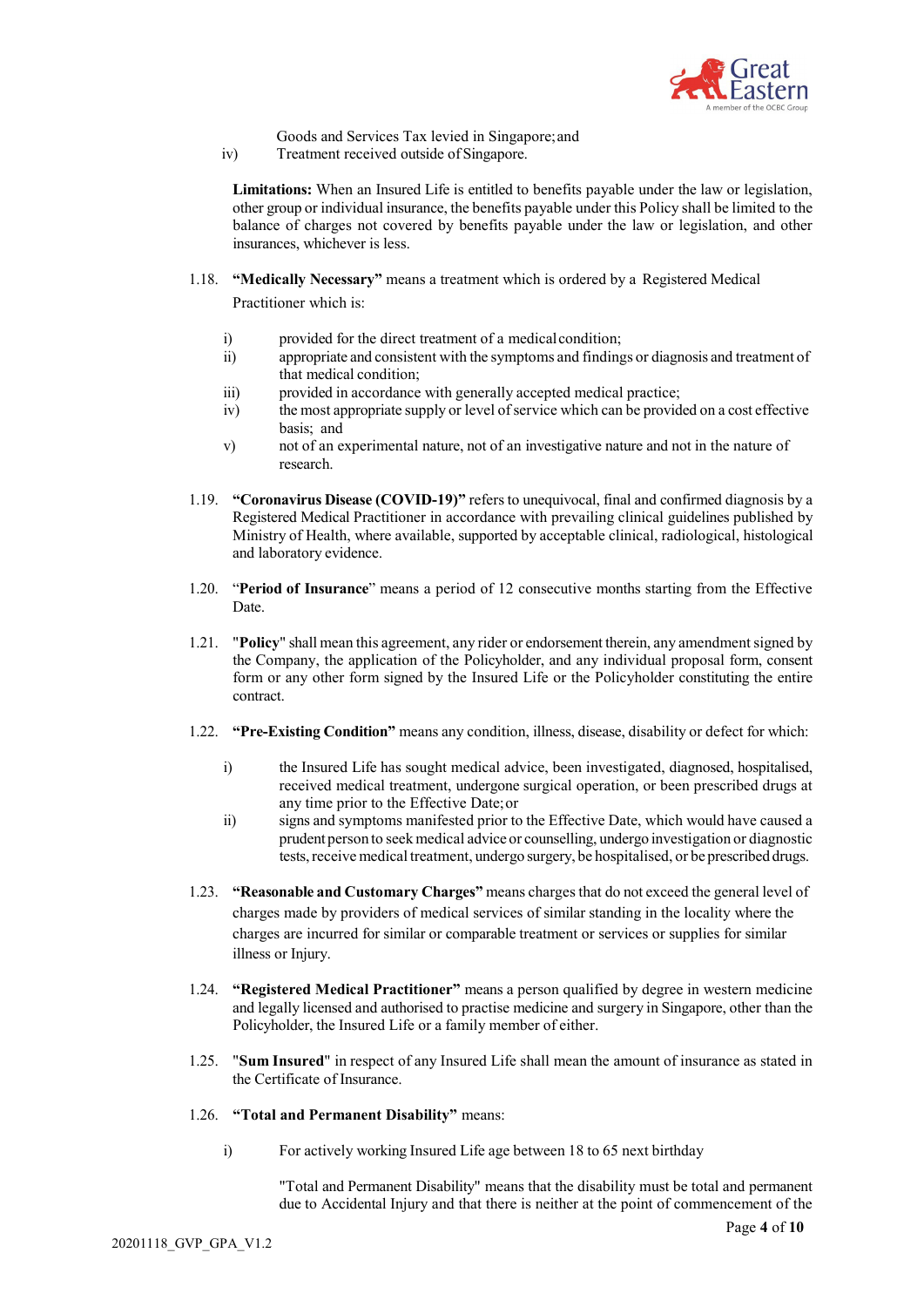

disability nor at any time thereafter any work, occupation or profession that the Insured Life can ever sufficiently do or follow to earn or obtain any wages, compensation or profit.

ii) For Insured Life with no gainful occupation age between 18 to 65 next birthday

"Total and Permanent Disability" means that the disability must be total and permanent

due to Accidental Injury and inability of the Insured Life to perform at least 3 out of 6 activities of daily living as defined below, even with the aid of special equipment, and will always to require the physical assistance of another person throughout the entire activity.

The activities of daily living are:

- 1) Washing The ability to wash in the bath or shower (including getting into and out of the bath or shower) or wash by other means.
- 2) Dressing The ability to put on, take off, secure and unfasten all garments and as appropriate, any braces, artificial Limbs or other surgical or medical appliances.
- 3) Feeding

The ability to feed oneself food after it has been prepared and made available.

- 4) Mobility The ability to move indoors from room to room on level surfaces.
- 5) Toileting

The ability to use the lavatory or manage bowel and bladder function through the use of protective undergarments or surgical appliances so as to maintain a satisfactory level of personal hygiene.

- 6) Transferring The ability to move from a bed to an upright chair or wheelchair and vice versa.
- iii) Presumptive definition of Total and Permanent Disability For Insured Life age up to 65 next birthday

An Insured Life shall be regarded as being totally and permanently disabled under the following definition of disability if that Insured Life, due to Accidental Injury, has been subject to one (or more) of the following impairments:

- 1) The total and irrecoverable Loss of sight of both eyes; or
- 2) The Loss by severance or Loss of permanent use of both hands at or above the wrists or both feet at or above the ankles; or
- 3) The Loss by severance or Loss of permanent use of one hand at or above the wrist and one foot at or above the ankle; or
- 4) The Loss by severance or Loss of permanent use of one Limb at or above the wrist or ankle and loss of sight of one eye.

## **2. General Provisions**

- 2.1. Termination
	- (a) The coverage of any Insured Life shall automatically be terminated on the earliest of the following dates:
		- (i) After the expiry date of issue of his Certificate of Insurance;
		- (ii) The date the Insured Life dies;
		- (iii) The end of the Period of Insurance during which the Insured Life reaches his  $65<sup>th</sup>$ birthday;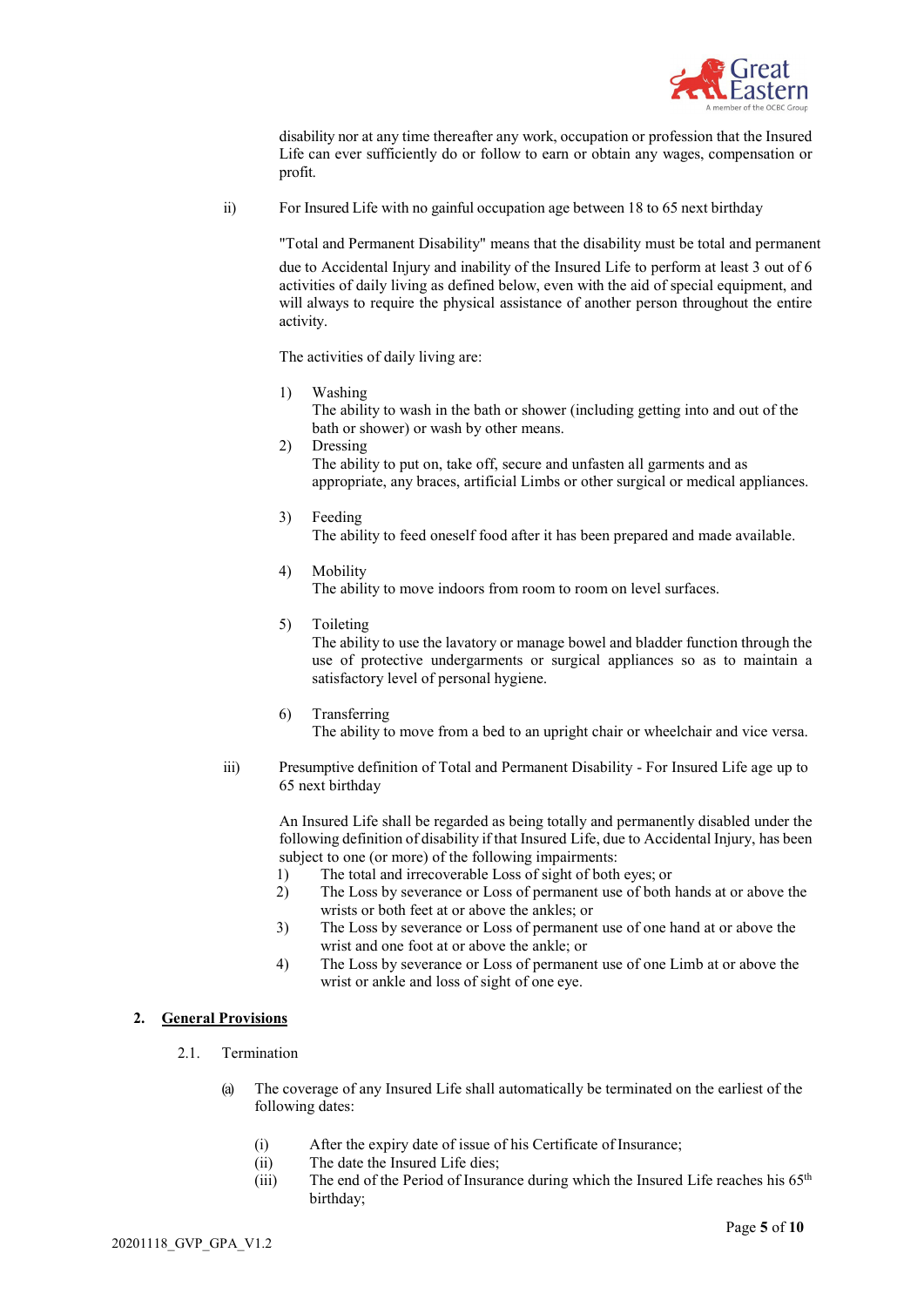

- (iv) When the Insured Life:
	- i. is not a citizen or permanent resident of the Country of Issue, and is working in the Country of Issue under an employment pass (EP holder or S Pass holder) issued by the Ministry of Manpower, and the contract of employment is terminated, or holds a dependant's pass issued by the Ministry of Manpower and such pass is terminated or not renewed; or
	- ii. has resided outside the Country of Issue for more than 180 days, whether continuously or otherwise.

The Insured Life shall notify the Company in writing of any changes to the citizenship or residency or employment or dependant pass status as soon as practicable. If the Insured Life fails to notify the Company, and there is a claim for any Claim Event(s) occurring on or after the Effective Date following the change of citizenship or residency or employment or dependent pass status, the Company may reject such claim or, at its discretion, adjust the benefits payable.

- (b) This Policy shall be terminated on the date notified to the Policyholder by the Company to terminate the Policy by virtue of war (declared or undeclared) or act of war (whether or not there has been a declaration of war) where such date shall be at the discretion of the Company.
- (c) For the avoidance of doubt, in the case of termination of the Policy due to expiry of the Policy, the insurance cover for the Insured Life may be continued until the expiry date of his Certificate of Insurance.
- 2.2. Cancellation of Policy

If the Company terminates the Policy, insurance coverage for Insured Life shall continue with no premium refund.

2.3. Cancellation of Certification of Insurance

This Certificate of Insurance may be terminated by the Company by giving thirty (30) days' notice in writing. Termination of this Certificate of Insurance by the Company shall be without prejudice to any claim arising prior to such termination.

2.4. Assignment

No benefit under the Certificate of Insurance can be assigned.

2.5. Evidence of Age

Documentary evidence of age satisfactory to the Company shall be required before any benefit in respect of any coverage under this Policy shall be payable.

2.6. Non Participating Policy

This is a non-participating Policy with no surrender or cash values.

2.7. Free Look Period

Insured Life have 14 days Free Look after he have received the documents for his insurance cover. The Insured Life may cancel this insurance by writing to us.

2.8. Change of Plan Type

The Company will not allow any change of plan type of the Insured Life during the Period of Insurance unless the change is expressly agreed to by the Company upon receipt of evidence of insurability acceptable to the Company and endorsed on this Certificate of Insurance. The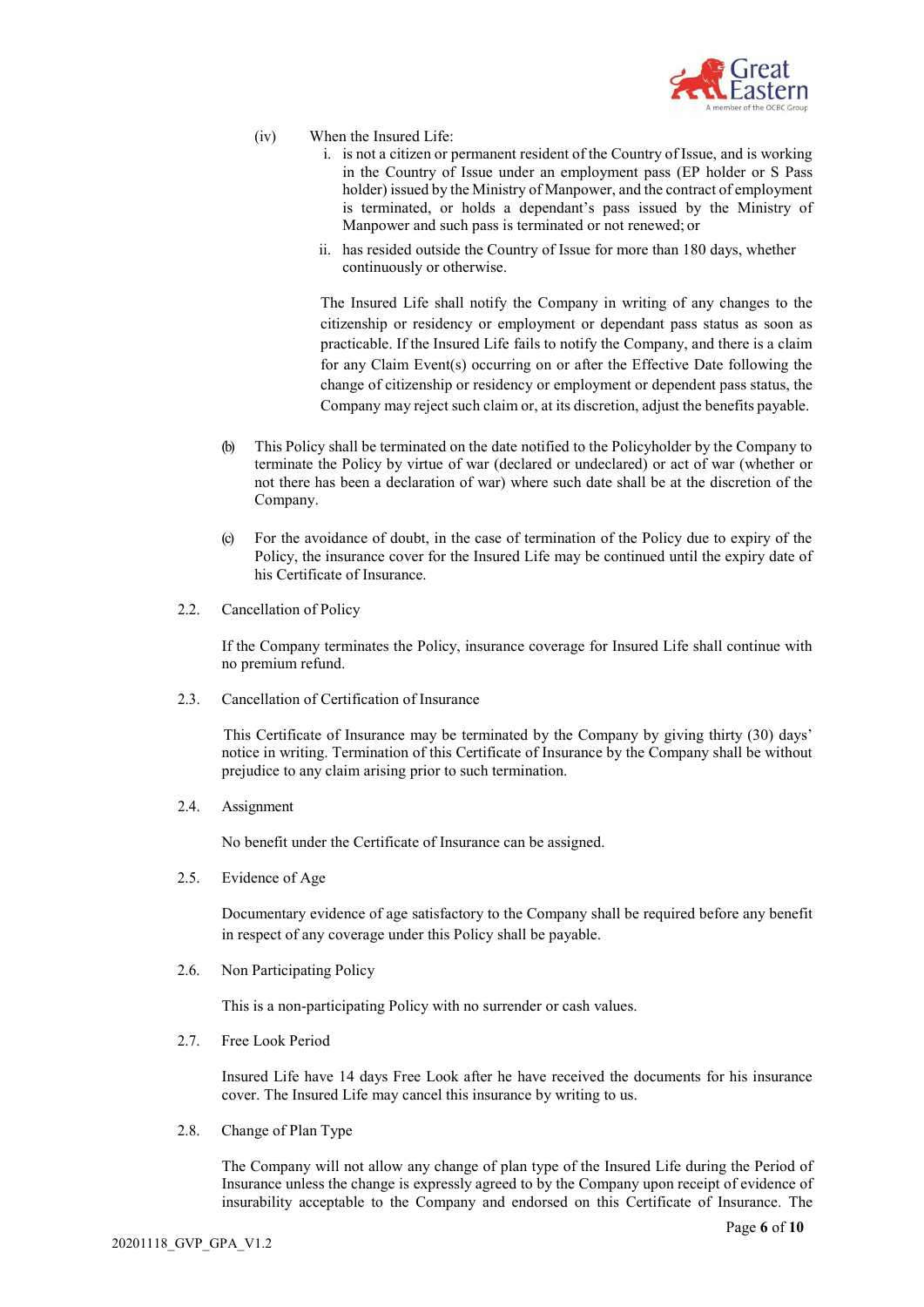

Company may refuse an application for such a change of plan type.

2.9. Duplication of Cover

No Insured Life shall be covered under more than 1 (one) GREAT Value Protect policy with the Company. If any Insured Life is covered under more than one such policy, the Company will consider the Insured Life to be only covered under the policy with the highest benefits and the cover of the Insured Life under such other policy(ies) will be cancelled. Where the benefits of the policies are identical, the Insured Life will be insured only under the policy first issued and the cover of the Insured Life under such other policy(ies) will be cancelled. The Company will not refund any duplicated premium paid.

2.10. Misstatement

Where a misstatement of age or other relevant facts has caused an Insured Life to be insured hereunder when he is otherwise ineligible for insurance coverage, or where such statement has caused an Insured Life to remain insured when he would otherwise be disqualified for further insurance coverage in accordance with the terms and limitations of this Policy, his insurance coverage shall be void and there shall be a refund of premiums paid in respect of the Insured Life, provided always that where there is fraud on the part of the Policyholder or Insured Life, no premiums paid are to be refunded.

2.11. Contract

All statements made by Policyholder and by any Insured Life shall, in the absence of fraud, be deemed representations and not warranties and no such statement shall void this Policy or be used in defence of a claim, unless it is in writing.

2.12. Alteration of Contract

The terms of the Policy may be amended by the Company from time to time upon the Company giving a 30 days prior notice to the Policyholder. Any amendmentsto this contractshall be binding on all Insured Life whether insured under this Policy prior to or on or after the effective date of the amendment.

2.13. Arbitration

All differences arising out of the Policy or incidental thereto or to the assurance hereby effected shall be referred to a single arbitrator to be appointed in writing by the Policyholder and the Company, or if they cannot agree upon a single arbitrator, to two arbitrators, one to be appointed in writing by each party and such arbitrators shall before commencing their investigations elect an umpire. In all other respects the arbitration shall be subject to the statutory provisions for the time being in force relating to arbitration. Unless and until an award has been made, no action or other legal proceedings shall be commenced in respect of any claim or by virtue of this Policy. After the expiration of two years from the date of an event giving rise to a claim under this Policy, the Company shall not be liable in respect thereof unless the Company shall have admitted liability in respect of such claim or the claim shall in the meantime have been referred to arbitration.

2.14. Operation of Law

This Policy shall be construed according to and governed by the laws of Singapore.

- 2.15. Policy Shall be Void
	- (a) If any written statements made by the Policyholder or the Insured Life, whichever applicable, on proposal for Application of insurance is untrue in any respect or if any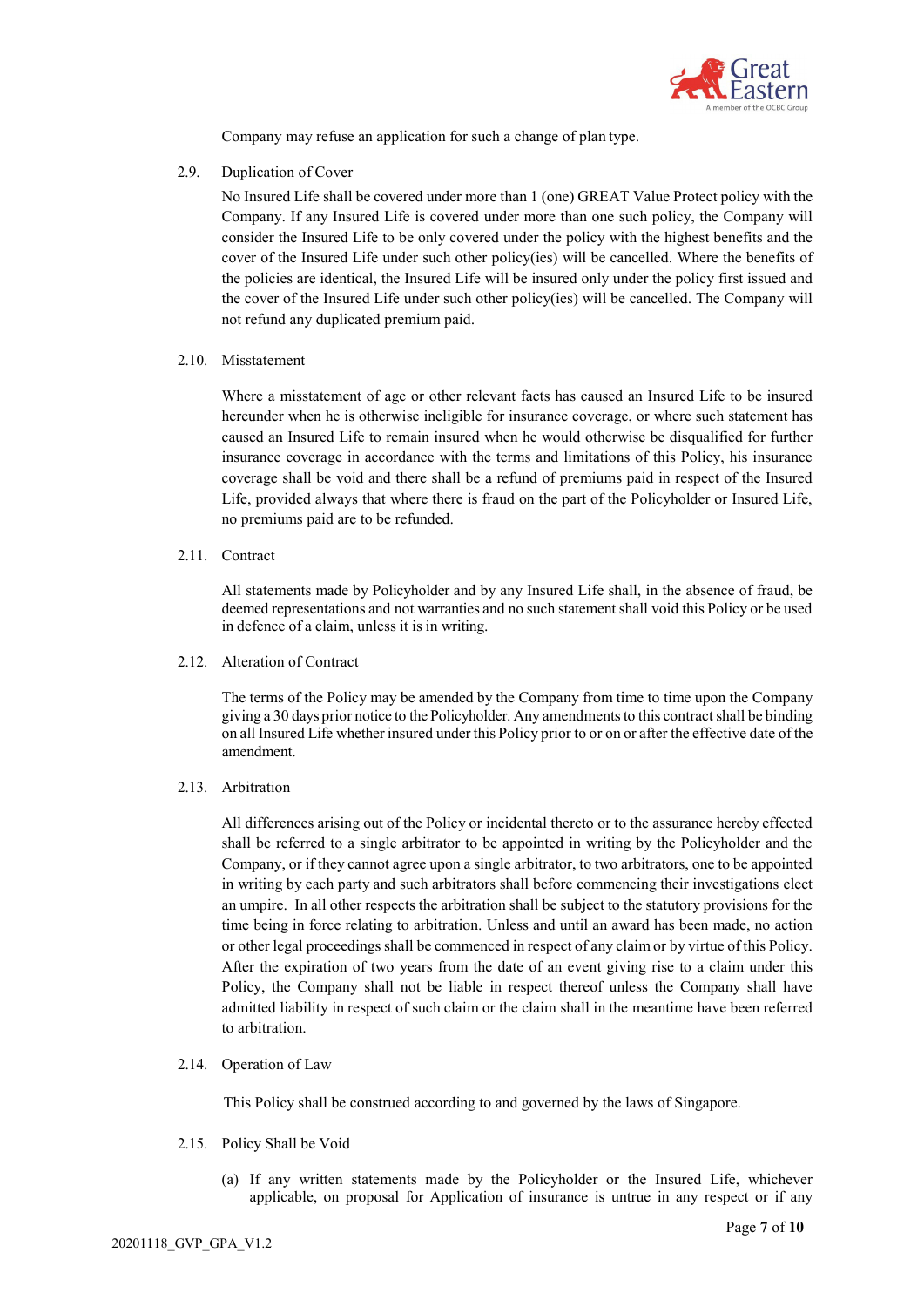

material fact affecting the risk is incorrectly stated or represented in or is omitted from these documents ("Misrepresentation or Non-disclosure"), the Company may, at its sole discretion:

- (i) declare this Policy or Certificate of Insurance (as the case may be) void, whichever applicable; or
- (ii) impose such conditions or vary the terms of this Policy or Certificate of Insurance (as the case may be), whichever applicable, as it would have had the Misrepresentation or Non-disclosure not been made.
- (b) If the Company opts to declare the Certificate of Insurance void under Clause 2.15(a) (i) above, the Certificate of Insurance is treated as void on the Effective Date if the Misrepresentation or Non-disclosure was made to the Company on a proposal for insurance.

## **3. Sanctions Limitation and Exclusion**

No insurer shall be deemed to provide cover and no insurer shall be liable to pay any claim or provide any benefit hereunder to the extent that the provision of such cover, payment of such claim or provision of such benefit may, in the insurer's opinion, expose that insurer to the risk of or result in any breach or violation of, or non-compliance with, any sanction, prohibition, restriction or regulations imposed by any state or transnational organisation including but not limited to the United States of America, the United Nations, the European Union, the United Kingdom, the Republic of Singapore and any state or country where the insurer or its related entity carries on business ("**Sanctions**").

If the Insured Life, Policyholder, beneficial owner of the policy (if applicable), beneficiary, payee or affiliate of any of the foregoing (collectively the "**Insured**") is designated or listed as a person subject to Sanctions ("**Restricted Party**") or has any involvement whatsoever with any Restricted Party, whether directly or indirectly, or has been charged, or convicted or has had judgment taken against them under any local or foreign law or regulations implementing any Sanctions, the insurer shall be entitled, in its sole discretion and without incurring any liability whatsoever, to exercise any one or more of the following rights and/or remedies against the Insured, namely (i) cancel, terminate, void and/or nullify any policy contract, transaction or business; (ii) withhold and/or suspend any payment, transfer and/or receipt of any money, refund or benefit; (iii) decline and/or refuse any transaction or request; and/or (iv) take or refrain from taking any step or action necessary to eliminate, reduce or minimise the risk of any breach or violation of any Sanctions or exposure to any Sanctions.

The Insured shall indemnify the insurer and hold the insurer harmless from and against any and all losses, damages, costs and/or expenses suffered and/or incurred by the insurer, including but not limited to legal costs and attorney's fees.

#### **4. Benefit Provisions**

The benefits of this Policy are set out in the Certificate of Insurance.

In the event that the Insured Life suffers from Total and Permanent Disability, this disability must last for not less than six (6) months.

Geographical Limit – Policy only covers treatment received in Singapore for Accidents, Covered Sickness or Coronavirus Disease (COVID-19) infection.

Always subject to all the terms, conditions, exclusions and provisions of this Policy, upon receipt of proof of age and adequate documentary proof that the Insured Life sustains an Accidental Injury, a Covered Sickness or Coronavirus Disease (COVID-19) infection resulting in Claim Event(s) while covered under this Policy and occurring within 30 days from the date of the Claims Event(s), the Company shall make payment of such claim for the Sum Insured specified in the Certificate of Insurance, and such payment made shall release the Company from that respective liability in relation to the claim under the Policy.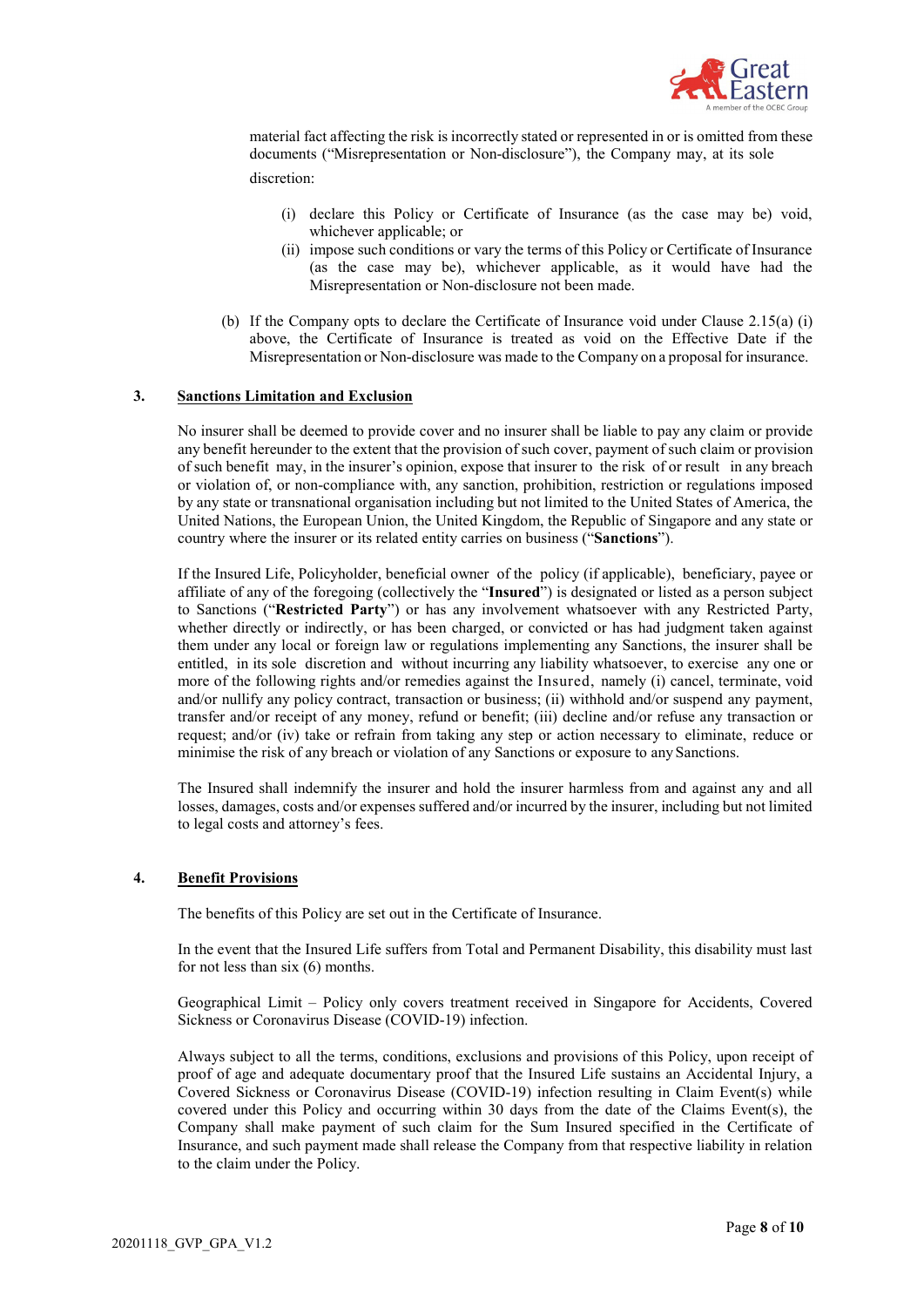

# **5. Exclusions:**

The insurance under this Policy shall not cover death or any Loss caused directly, or indirectly, wholly or partly, by:

- (a) Suicide or any attempted suicide or self-inflicted injury or illness, whether the Insured Life is sane or insane;
- (b) Any pre-existing condition which existed prior to the Insured Life becoming insured under this Policy;
- (c) War (declared or undeclared), hostilities, civil war or any warlike operations; military or naval or air-force service while under orders for warlike operations;
- (d) Participation in riot or commission of an assault or act of crime;
- (e) Participation in competitive racing of any kind other than on foot;
- (f) Insane or mental disorder;
- (g) The Insured Life being under the influence of alcohol or drugs except drugs prescribed by Registered Medical Practitioner for the purpose of treatment;
- (h) Violation or attempted violation of the law or resistance to lawful arrest or any resultant imprisonment;
- (i) The Insured Life being in or on an aircraft of any type or boarding or descending from any aircraft, except as a fare-paying passenger or a crew member on an aircraft on a regular scheduled route operated by a recognized airline;
- (j) Routine general physical or any other examination not directly related to admission, diagnosis, injury or treatment which is not medically necessary;
- (k) Congenital anomalies;
- (l) Acquired Immune Deficiency Syndrome (AIDS), AIDS related complications and all illnesses or diseases associated with the Human Immunodeficiency Virus (HIV);
- (m) Childbirth, pregnancy and complication thereof;
- (n) Bodily injury sustained as a result of the Life Insured parachuting or sky diving or engaging in any kind of aerial flight;
- (o) Accidents that arise in the course of work or at the worksite of the following occupational activities shall be excluded:
	- i. engaging in active military duties such as commando or bomb disposal duties/training, maintenance of civil order, engagement in hostilities whether war be declared or not and travel by military aircraft or waterborne vessel;
	- ii. working from heights of 20 metres above the ground; or in confined spaces such as vessels, tunnels, underground civil works;
	- iii. as professional sports;
	- iv. operating, servicing and/or installing heavy machinery;
	- v. providing protective services (including bouncers, life guards, wardens and firemen);
	- vi. work related to martial arts and the like; or as performing artists (including stuntmen);
	- vii. work in the maritime industry (including deep sea diving and sea crews);
	- viii. work in the aviation industry (pilots and aircrew); or